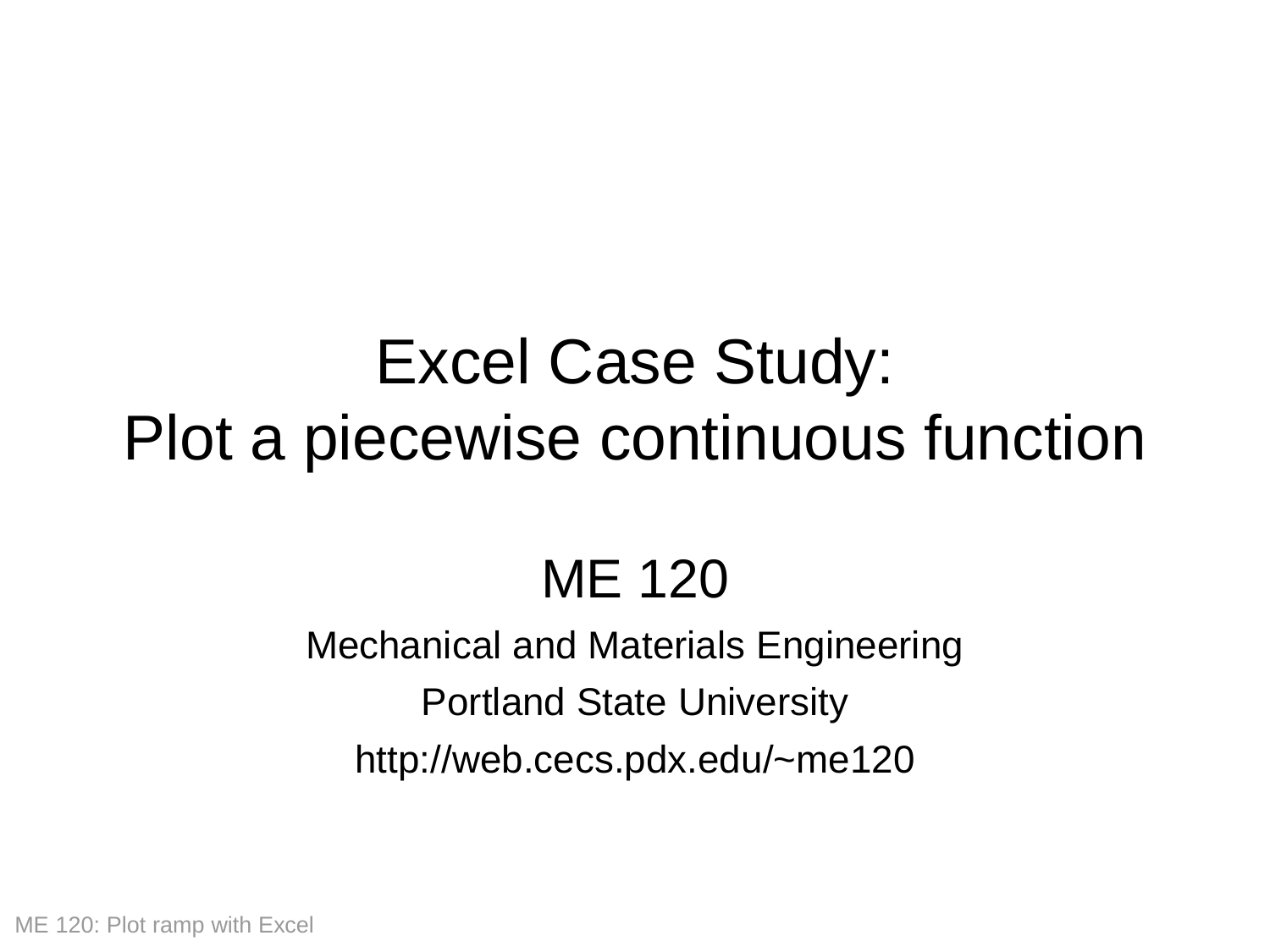### **Overview**

- Introduce intermediate Excel features
	- ❖ Named cells
	- ❖ "if" function
- Hands-on goal: draw a piecewise continuous function

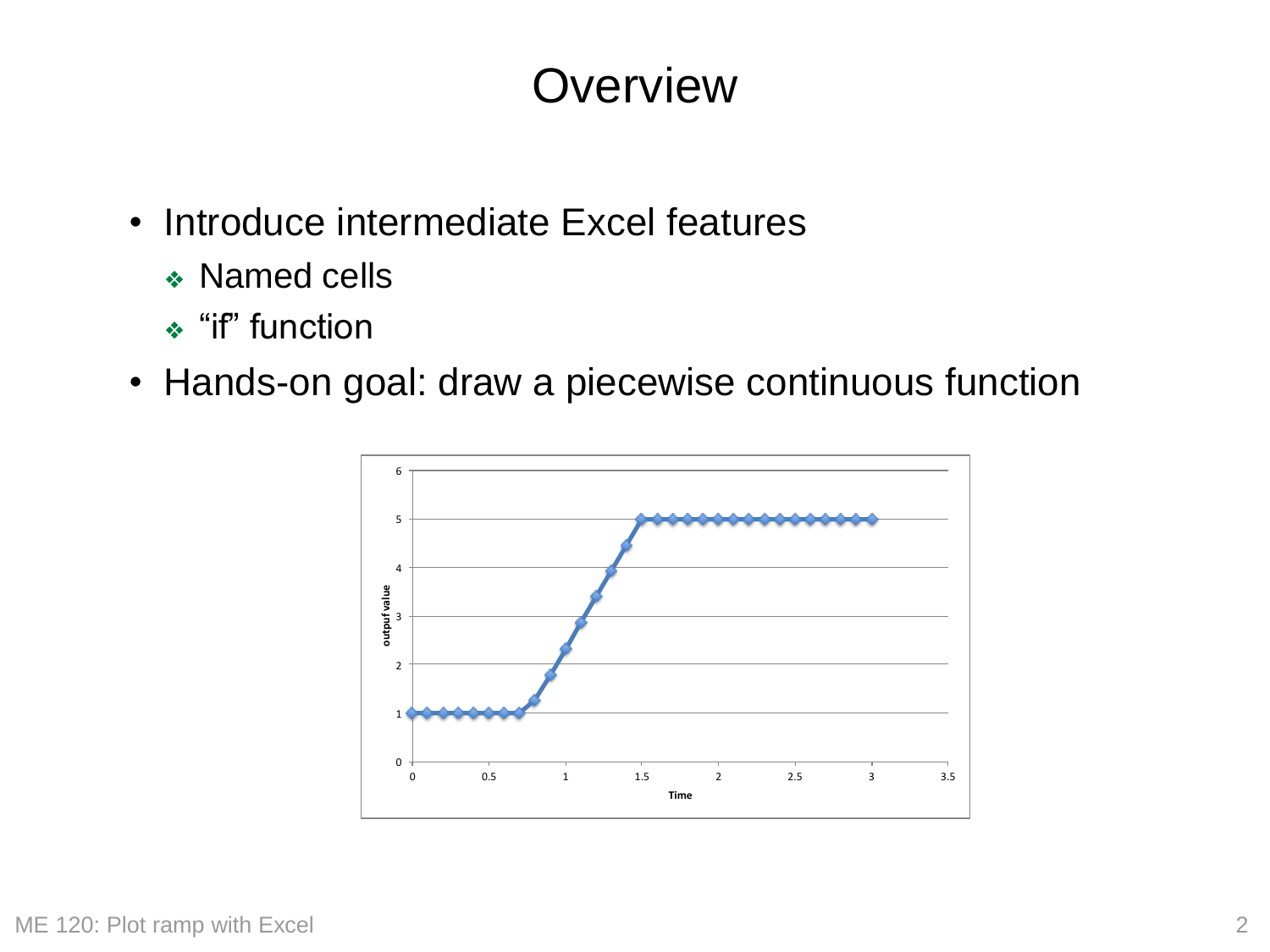

- Call the piecewise function *V*(*t*)
- Ramp between two levels,  $V_A$  and  $V_B$
- Time span defined by four values,  $0$ ,  $t_A$ ,  $t_B$  and  $t_{\text{max}}$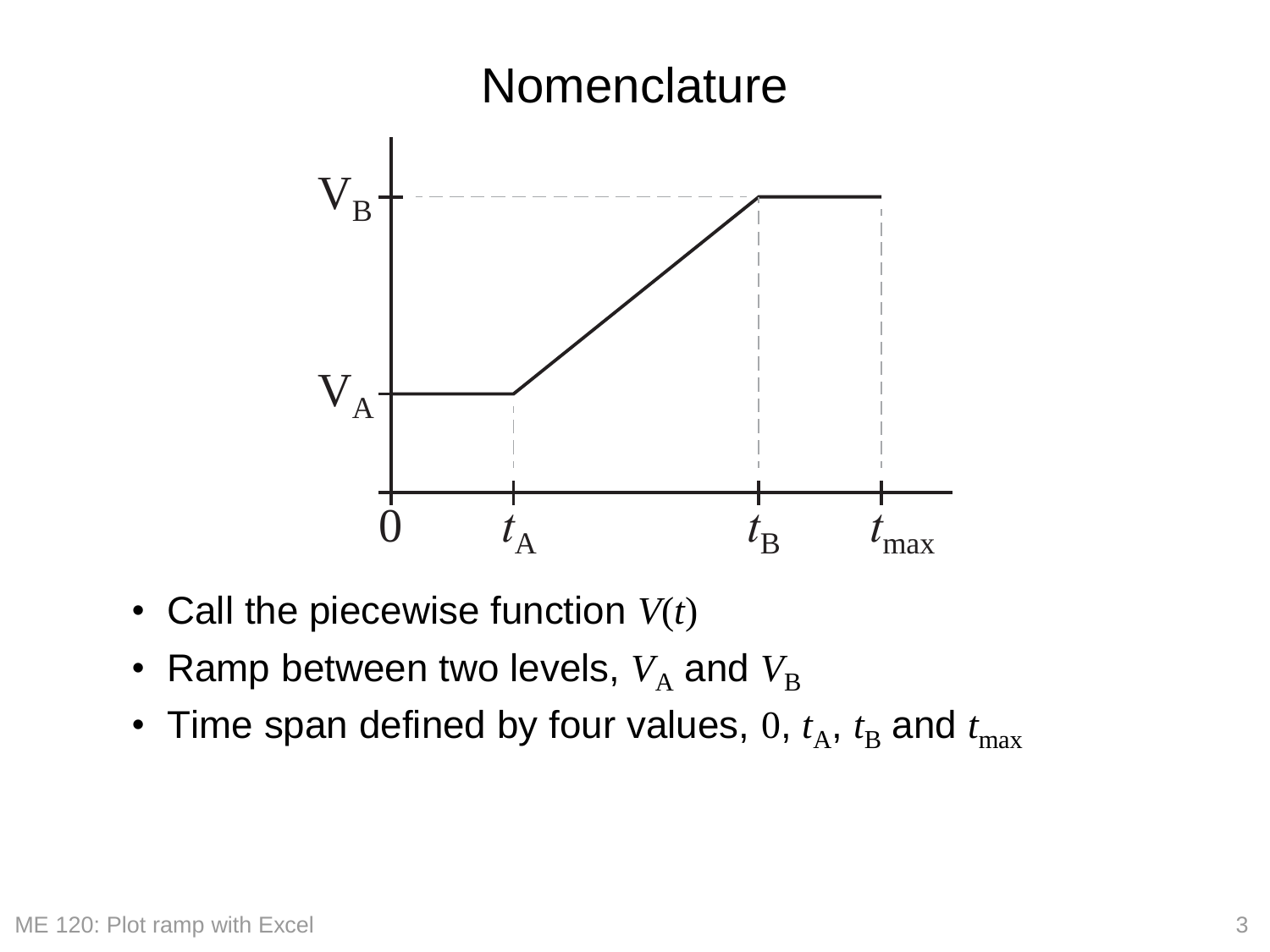

- We need an equation for *V*(*t*) during the ramp
- Use  $V(t) = a + bt$
- Match endpoints

$$
\bullet \ \ V_{\mathcal{A}} = a + bt_{\mathcal{A}}
$$

 $\cdot$   $V_{\text{B}} = a + bt_{\text{B}}$